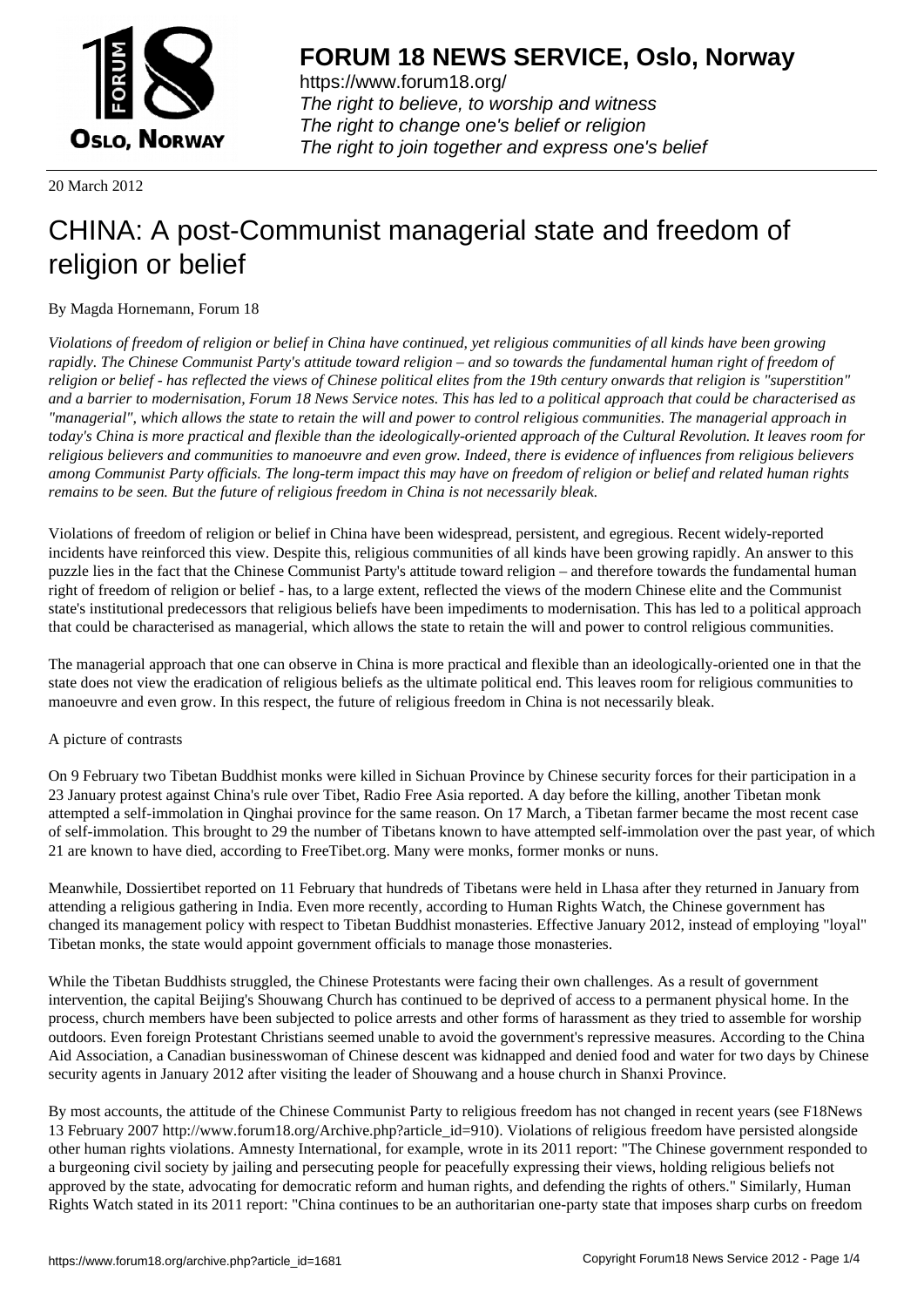Yet, while the Chinese government and its agents perpetrate these religious freedom violations, religions in China have experienced growth and vitality that have not been seen for decades. In addition to the extraordinary growth in the number of religious believers, religious venues and activities have been highly visible.

Protestant churches across China are packed with worshippers on a regular basis. The enormous state-permitted Beijing Haidian Christian Church, located in the heart of China's Silicon Valley, is filled wall-to-wall each Sunday with worshippers. Forum 18 has on one occasion witnessed a member of the church staff passing out leaflets about the church's services to pedestrians in the busy commercial area surrounding the church. Shanghai's famed Community Church, which is located in the area known among foreigners as the old French Concession, has routinely witnessed a large number of participants in its Sunday worship services. Many have to sit in the church's courtyard due to the lack of seating inside the sanctuary. Even unofficial churches have been packed with people. Forum 18 has attended one such house church in Beijing's Haidian District.

The Christian community has not been the only Chinese religious community that has experienced tremendous growth. For example, Forum 18 has visited Buddhist temples across China, from Beijing to Chongqing, which is China's largest city with nearly 30 million residents extended over more than 80,000 square kilometres (31,000 square miles). Whether incense burning has been sustained (xianghuo wang) has commonly been perceived as an indicator of the vibrancy of a Buddhist temple. By this measure, Chinese Buddhist temples have achieved tremendous vibrancy. The throngs of people who visit those Buddhist sites to offer prayers and consult Buddhist monks further attest to Buddhism's popularity in China.

The self-immolations by Buddhist monks and other Tibetans, and the experience of the Shouwang Christian Church have demonstrated the ongoing limits to religious freedom in China, even as religious communities have at the same time been vibrant and growing. As the state and its agents have been the primary perpetrators of religious freedom violations, these contrasting situations suggest a need for a deeper understanding about the Chinese Communist state and its attitude toward religion.

## A managerial state

An understanding of the development of the Chinese Communist state's religious policies must recognise that its attitude toward religion has, to a large extent, reflected the views of the modern Chinese elite and the Communist state's institutional predecessors. Put simply, since the middle of the 19th century, Chinese thinkers and members of the political elite have been disdainful towards religion and religious believers. The elite has consistently seen religion, or "superstitions" as they characterised religious beliefs, as the obstacle to China's modernisation. In their eyes, spiritual beliefs have made China less resistant against the onslaught of modern Western countries and less capable of adopting new technologies and associated ideas and practices to face western colonisation of China.

Chinese Communist leaders have been no different. The earliest Chinese Communist leaders were direct ideological descendants of the non-Communist Chinese modernisers in the late 19th and early 20th centuries. For the Chinese Communist leaders, including Mao Zedong, the most important priority was to modernise China and turn it into an advanced country that could compete effectively against the Western colonisers. In a related fashion, just as China needed to undergo modernisation, it was also necessary for it to become truly independent vis-a-vis foreign, notably Western, governments. Anything that stood in the way of achieving this objective should be removed.

This perspective has resulted in pragmatic – in terms of the elite's understanding - state behaviour toward religions and religious believers. On the one hand, the Communist state engaged in systematic repression of religions and religious believers. For example, soon after the founding of the People's Republic in 1949, the Communist state engaged in a systematic effort to wipe out indigenous spiritual beliefs, because they were perceived to be associated with local traditions that had hindered development progress. Likewise, the state systematically repressed and co-opted foreign religions, notably Christianity, in an effort to remove any channels through which hostile foreign forces could overturn the newly-established Communist regime and the socio-economic system that it was trying to create.

On the other hand, the Chinese Communist state has allowed religions and religious practices to continue in regions populated by ethnic minorities. The official reason for this approach was that religious beliefs and practices constituted the cultural core for many ethnic minorities. So to adhere to its policy of allowing ethnic minorities greater autonomy, the state allowed religions to continue in ethnic minority regions. To put it more bluntly and in practical terms, the Chinese Communists allowed religions in ethnic minority communities, because the state did not have the capacity to eradicate them without causing such an enormous disaster. In other words, the Chinese Communists were very pragmatic.

The Cultural Revolution of 1966-76 represented the peak of ideological fury in Communist China. During this period religious communities and believers were driven underground. However, the Cultural Revolution was not the end of the Chinese Communist experience. Indeed, one can now see that the Cultural Revolution represented an unusual period in the short history of the Chinese Communist state.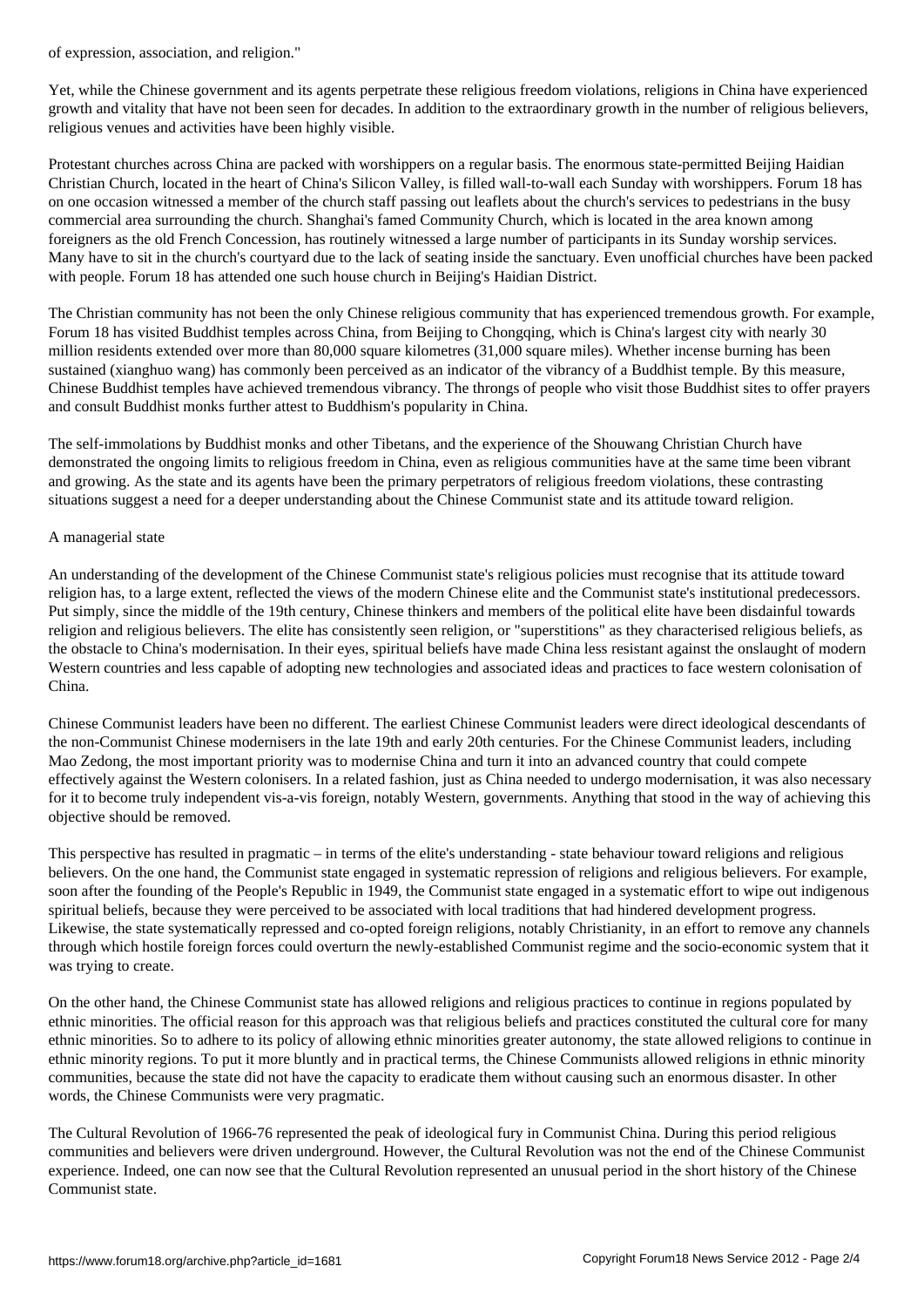considerations and return to the task of modernising the country. Following the state's recent emphasis on "social management" as the key political task, the Chinese Communist state has become a "managerial state". Reflecting this shift in the state's primary political interest, since the beginning of the 21st Century, Chinese Communist leaders have emphasised the importance of maintaining social stability, even when such a policy approach could harm the nation's modernisation.

Ideological rhetoric has not and will not disappear completely in China. Echoing other senior Chinese political leaders, Vice Minister Zhu Weiqun of the Communist Party's United Front Department stated in December 2011 that communism and religion are incompatible and that members of the Communist Party must disavow religious beliefs. Such statements are interesting for many reasons, one of which is that they clearly indicate that members of the Communist Party have been following religious beliefs (see F18News 13 February 2007 http://www.forum18.org/Archive.php?article\_id=910).

In a series of writings that culminated in the book entitled Democracy Without Accountability, China scholar Lily Tsai has noted that local Party officials have participated in local religious practices and even adopted religious beliefs. Over the past ten years, reports have circulated inside and outside China that Protestant Christians have been working at the highest level of Chinese government. In addition, many practitioners of the spiritual movement Falun Gong were apparently senior members of the Chinese military and the Chinese government. In fact, Falun Gong's founder had originally received state support for his organisation and activities. In other words, the Falun Gong movement and other qigong (philosophical and health) movements were promoted by the Communist state (see F18News 31 March 2004 http://www.forum18.org/Archive.php?article\_id=292).

It remains to be seen what impact religious belief among officials may have on the view held by Chinese political elites since the 19th century that religion is "superstition" and a barrier to modernisation. Similarly, it is not clear to what extent official thinking has reflected the view of the Chinese elite. Yet, a change in this elite view could have a very positive impact on the future of freedom of religion or belief and interlinked human rights in China.

In contrast to statements such as those by Vice Minister Zhu Weiqun, other senior Chinese political leaders have made very different statements. For example, Hu Jintao, the President of China, has reportedly stated that religions could contribute to social stability. And Wen Jiabao, the head of the Cabinet, was reported in February to have emphasised the need to protect the religious freedom of Tibetan Buddhists when meeting the state-approved Panchen Lama.

It is wise to be hesitant before making a blanket assertion that all official statements hostile to freedom of religion or belief, such as Zhu's, are merely rhetoric. There are die-hard ideologues in China arguing for the need to eradicate religion, but they are a dying breed. But Zhu is probably not one of them, since his statement was followed by the argument that allowing Communist Party members to adhere to religions harms the Party's organisational integrity – a pragmatic, not an ideological, argument. Zhu was primarily, if not solely, concerned about the negative effects that religious belief could have on Party members' esprit de corps. As a senior Party official, and a leader of the top Party agency with jurisdiction over religious affairs, Zhu's public statement was probably carefully vetted and so may provide a good idea of the Party-state's current view.

The Chinese managerial state and freedom of religion or belief

The Chinese Communist state has gained considerable fame for its role in leading China's economic transformation. In following this path, the state has not been guided by its proclaimed Communist ideology. Virtually every Chinese citizen Forum 18 has met in China, including government officials, have when these matters have been discussed said: "No one believes in Communism anymore in China." This defining characteristic of the Chinese Communist state's contemporary approach follows its inheritance from non-Communist Chinese modernisers in the late 19th and early 20th centuries.

What happened to religious freedom in the early years of the People's Republic was the consequence of a modernising non-democratic state guided by a long-held elite view of religion as "superstition", but which had a limited capacity to effect systemic changes. In that context, the state had allowed religion to continue when it had no power to change the status quo. But where religion and religious believers were seen as a barrier to state initiatives, then the state took action to serve its own ends. Marxist ideological rhetoric against religion has been at its most prominent when elite political struggles have seen an attack on religion as useful in serving the goals of political factions.

Since the Cultural Revolution, the Chinese Communist state has shed almost all its Marxist ideological baggage. Its central concern has been the modernisation of the country, and, perhaps even more importantly, remaining in power. The state sees the precondition for this as the maintenance of social and political stability. Therefore, religious communities, religious believers, and religious practices have been allowed to exist and even grow so long as they do not impede the state's goal of modernising the country while ensuring the continuing rule of the Communist Party.

This approach has recently been seen when the State Administration for Religious Affairs, along with the Communist Party's United Front Department, the State Council's Development and Reform Commission, and other relevant state agencies, announced in late February a new policy regarding religious groups' involvement in charitable activities.